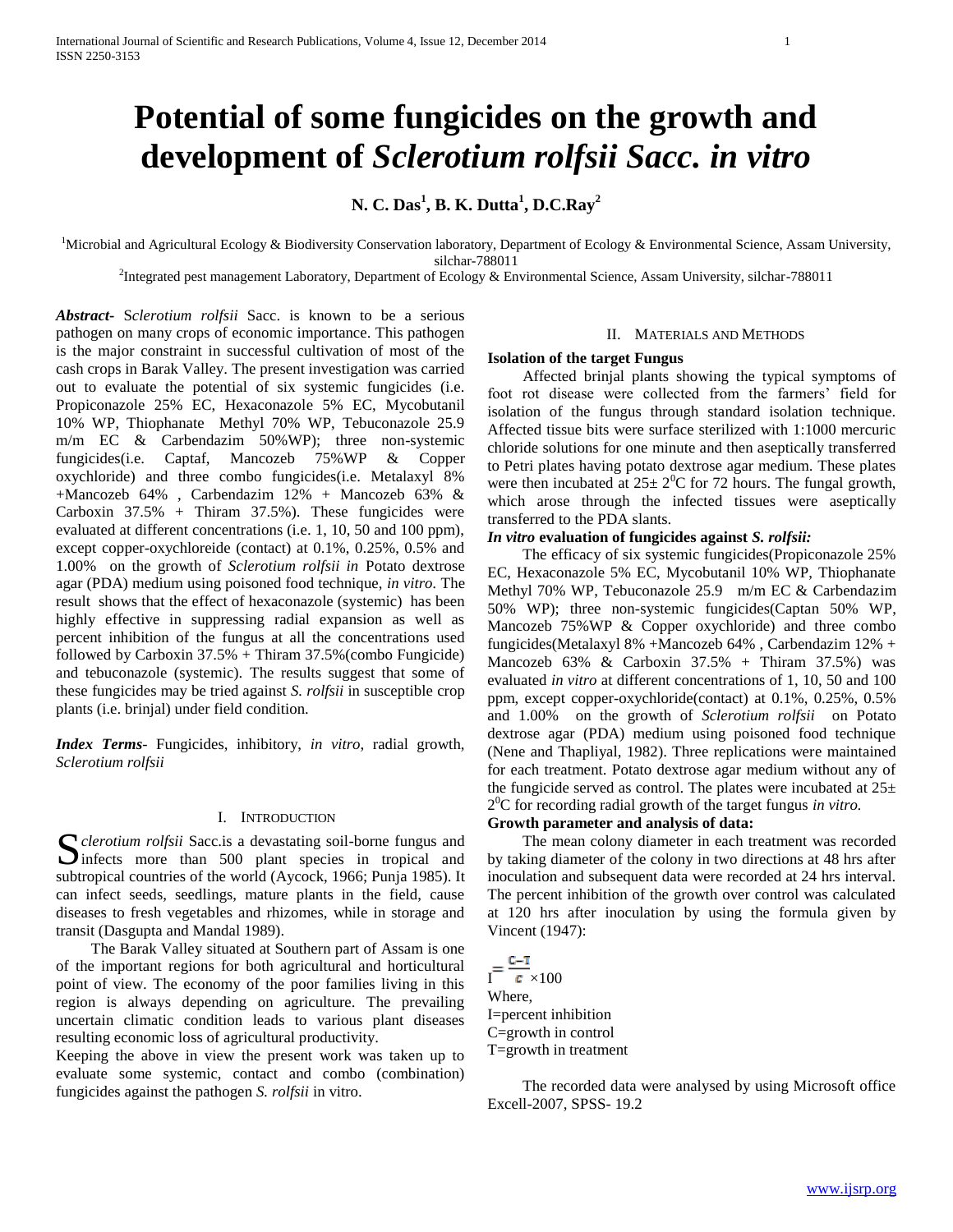#### III. RESULTS AND DISCUSSION

 From the results, it can be seen that the lowest radial mycelial growth of *Sclerotium rolfsii* was observed at all the concentrations of Hexaconazole followed by Tebuconazole and highest growth was recorded with Thiophanate Methyl followed by Carbendazim 50WP (Table 1).

 All the tested systemic fungicides showed initial inhibitory effect at all the concentrations used as compared to control, except Thiophanate Methyl at 1 ppm. However, Hexaconazole and Tebuconazole exhibited 100% inhibition upto 144 hrs at both 50 and 100 ppm concentration followed by Mycobutanil upto 96 hrs at 100 ppm concentration. Moreover, Hexaconazole at very low concentration had shown satisfactory suppression on the radial growth of S*. rolfsii* i.e. 75.22 % at 1 ppm and 91.33% at 10 ppm as recorded after 120 hrs of incubation following inoculation. Thiophenate methyl had shown less inhibitory effect at all the concentrations tested (Table 1& 4).

 Out of the non-systemic fungicides, all the three tested fungicides have shown slight intial inhibitory effect on the test fungus at all the concentration of treatment as compared to control. However, Mancozeb and Captan showed higher inhibitory effect as compared to Copper oxychloride (Table 2, 4).

 Among the three combo fungicides, all of them have exhibited initial inhibitory effect on test fungus at all the concentrations used as compared to control. However, Carboxin  $37.5\%$  + Thiram 37.5% showed 100% inhibition upto 144 hrs at both 50 and 100 ppm concentration and upto 72 hrs at 10 ppm concentration(Table 3,4).

 Hexaconazole (systemic) is found to be the most effective fungicide followed by Carboxin  $37.5%$  + Thiram  $37.5%$  (combo Fungicide) and Tebuconazole ( Table 4).

| Name of fungicides | Treatment | Radial expansion of the test fungus (mm) |                  |                 |                 |                  |
|--------------------|-----------|------------------------------------------|------------------|-----------------|-----------------|------------------|
|                    |           | 48 hrs                                   | 72 hrs           | 96 hrs          | 120 hrs         | 144 hrs          |
|                    | Control   | $29.0 \pm 1.11$                          | $50.0 \pm 1.51$  | $73.0 \pm 2.48$ | $90.0 \pm 0.00$ | $90.0 \pm 0.00$  |
| Propiconazole      | 1 ppm     | $10.5 \pm 0.28$                          | 27.16±0.92       | $54.7 \pm 1.92$ | $65.5 \pm 2.52$ | $83.7 \pm 1.85$  |
| 25% EC             | 10 ppm    | $7.5 \pm 0.50$                           | $16.83 \pm 0.16$ | $28.3 \pm 0.66$ | $40 \pm 0.58$   | $49.0 \pm 0.76$  |
|                    | 50 ppm    | $0.0 + 0.00$                             | $13.83 \pm 0.33$ | $19 \pm 0.76$   | $19.7 \pm 0.33$ | $20.0 \pm 0.28$  |
|                    | 100 ppm   | $0.0 + 0.00$                             | $8.3 \pm 0.88$   | $10.3 \pm 1.09$ | $10.8 \pm 1.36$ | $11.0 \pm 1.32$  |
| Hexaconazole       | 1 ppm     | 0.00                                     | $14.7 \pm 0.72$  | $17.5 \pm 0.76$ | $22.3 \pm 0.33$ | $28.0 \pm 0.57$  |
| 5% EC              | 10 ppm    | 0.00                                     | $7.7 \pm 0.33$   | $8.5 \pm 0.57$  | $7.8 + 0.17$    | $7.8 \pm 0.16$   |
|                    | 50 ppm    | 0.00                                     | 0.00             | 0.00            | 0.00            | 0.00             |
|                    | 100 ppm   | 0.00                                     | 0.00             | 0.00            | 0.00            | 0.00             |
| Mycobutanil        | 1 ppm     | $10.0 \pm 1.04$                          | $18.6 \pm 0.53$  | $41.6 \pm 0.90$ | $86.0 \pm 1.8$  | $90.0 \pm 0.00$  |
| 10% WP             | 10 ppm    | $09.0 \pm 0.29$                          | $16.6 \pm 0.12$  | $34.4 \pm 0.12$ | $80.0 \pm 0.50$ | $90.0 \pm 0.00$  |
|                    | 50 ppm    | $0.0 \pm 0.00$                           | $0.0 \pm 0.00$   | $19.0 \pm 0.15$ | $56.3 \pm 0.36$ | $74.0 \pm 0.40$  |
|                    | $100$ ppm | $0.0\pm0.00$                             | $0.0 \pm 0.00$   | $0.0 \pm 0.00$  | $34.3 \pm 0.30$ | $62.0 \pm 0.87$  |
| Thiophanate        | 1 ppm     | $29.0 \pm 0.92$                          | $49.0 \pm 0.98$  | $72.0 \pm 0.83$ | $90.0 \pm 0.00$ | $90.0 \pm 0.00$  |
| Methyl 70% WP      | 10 ppm    | $25.3 \pm 0.26$                          | $48.0 \pm 1.30$  | $69.8 \pm 1.47$ | $90.0 \pm 0.00$ | $90.00 \pm 0.00$ |
|                    | 50 ppm    | $24.0 \pm 0.42$                          | $47.8 \pm 0.72$  | $66.7 \pm 0.97$ | $90.0 \pm 0.00$ | $90.0 \pm 0.00$  |
|                    | $100$ ppm | $18.3 \pm 0.69$                          | $25.6 \pm 0.53$  | $41.4 \pm 0.92$ | $72.5 \pm 2.08$ | $89.0 \pm 1.06$  |
| Tebuconazole       | 1 ppm     | $7.5 \pm 0.28$                           | $19.2 \pm 0.44$  | $36.0 \pm 1.75$ | $43.5 \pm 0.76$ | $63.3 \pm 1.33$  |
| $25.9$ m/m EC      | 10 ppm    | 00.00                                    | $11\pm0.29$      | $21.17 + 2.24$  | $24.7 \pm 2.03$ | $28.83 \pm 2.58$ |
|                    | 50 ppm    | 0.00                                     | 0.00             | 0.00            | 0.00            | 0.00             |
|                    | 100 ppm   | 0.00                                     | 0.00             | 0.00            | 0.00            | 0.00             |
| Carbendazim        | 1 ppm     | $12.2 \pm 1.06$                          | $48.7 \pm 2.06$  | $61.2 \pm 1.63$ | $90.0 \pm 0.00$ | $90.0 \pm 0.00$  |
| 50%WP              | $10$ ppm  | $10.6 \pm 0.40$                          | $44.6 \pm 2.40$  | $59.2 \pm 0.64$ | $88.8 \pm 0.40$ | $90.0 \pm 0.00$  |
|                    | 50 ppm    | $\overline{10.2}$ ±0.30                  | $43.2 \pm 0.70$  | $58.4 \pm 0.61$ | $88.4 \pm 0.42$ | $90.0 \pm 0.00$  |
|                    | $100$ ppm | $10.2 \pm 0.50$                          | $34.2 \pm 1.02$  | $51.3 \pm 2.02$ | $78.2 \pm 1.22$ | $88.0 \pm 0.61$  |
|                    | F-test    | 38.12                                    | 22.80            | 14.50           | 18.90           | 14.64            |

| Table 1: Effect of selected systemic fungicide on the radial expansion of Sclerotium rolfsii, in vitro |  |  |
|--------------------------------------------------------------------------------------------------------|--|--|
|                                                                                                        |  |  |

Values are mean  $\pm$  SE of three replication

#### **Table 2: Effect of selected non systemic(contact) fungicide on the radial expansion of S***clerotium rolfsii, in vitro*

| Name of fungicides | Treatment | Radial expansion of the test fungus (mm) |                 |                 |                 |                 |
|--------------------|-----------|------------------------------------------|-----------------|-----------------|-----------------|-----------------|
|                    |           | 48 hrs                                   | 72 hrs          | 96 hrs          | $120$ hrs       | $144$ hrs       |
|                    | Control   | $35.3 \pm 0.66$                          | $63.5 \pm 1.35$ | $80+1.90$       | $90 \pm 0.00$   | $90.0 \pm 0.00$ |
| Captan 50% WP      | ppm       | $28.9 \pm 0.92$                          | $48.6 \pm 1.40$ | $61.0+0.72$     | $82.0 \pm 1.17$ | $90.0 \pm 0.00$ |
|                    | $10$ ppm  | $26.0+0.61$                              | $44.0 \pm 0.83$ | $60.6 \pm 0.94$ | $81.3 \pm 0.87$ | $90.0 \pm 0.00$ |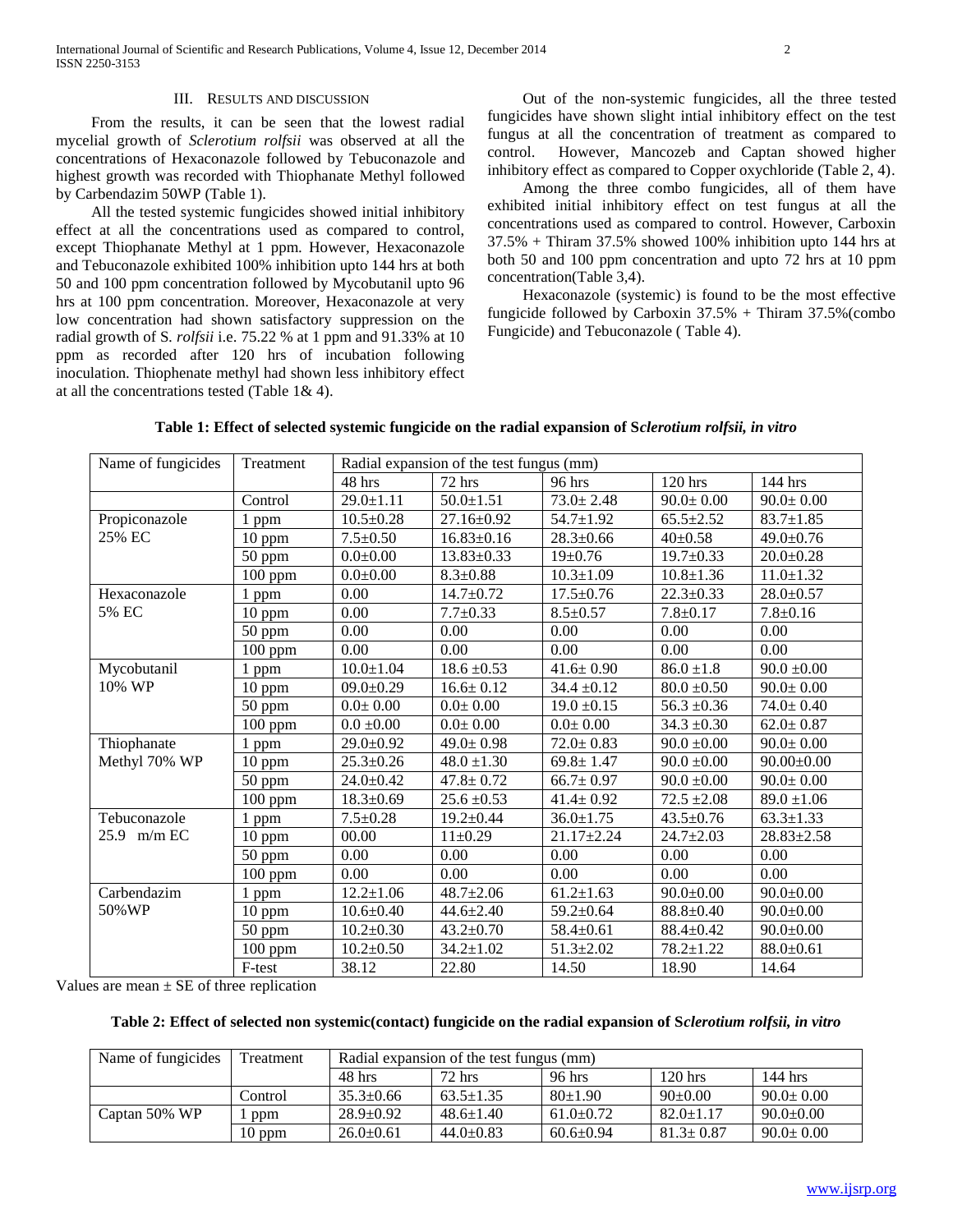International Journal of Scientific and Research Publications, Volume 4, Issue 12, December 2014 3 ISSN 2250-3153

|                    | $50$ ppm  | $24.8 \pm 0.41$  | $42.0 \pm 0.81$  | $57.7 \pm 0.70$  | $80.0 \pm 1.25$  | $84.0 \pm 1.33$ |
|--------------------|-----------|------------------|------------------|------------------|------------------|-----------------|
|                    | $100$ ppm | $21.3 \pm 1.04$  | $39.8 \pm 0.81$  | $53.3 \pm 1.42$  | $75.6 \pm 1.27$  | $80.2 \pm 0.64$ |
| Mancozeb 75% WP    | ppm       | $28.2 \pm 0.92$  | $44.0 \pm 2.02$  | $64.3 \pm 1.43$  | $86.0 \pm 2.43$  | $90.0 \pm 0.00$ |
|                    | $10$ ppm  | $27.0 \pm 0.41$  | $43.7 \pm 0.68$  | $57.5 \pm 2.07$  | $82.6 \pm 0.99$  | $90.0 \pm 0.00$ |
|                    | $50$ ppm  | $24.9 \pm 0.93$  | $41.0 \pm 0.72$  | $54.0 \pm 1.17$  | $78.3 \pm 0.47$  | $90.0 \pm 0.00$ |
|                    | $100$ ppm | $20.8 \pm 0.30$  | $38.4 \pm 1.11$  | $48.0 \pm 0.53$  | $72.0 \pm 0.99$  | $87.0 \pm 2.10$ |
| Copper oxychloride | 0.10%     | $27.80 \pm 0.92$ | $48.60 \pm 0.50$ | $67.80 \pm 0.20$ | $90.00 \pm 0.00$ | $90.0 \pm 0.00$ |
|                    | 0.25%     | $27.60 \pm 0.49$ | $46.40 \pm 0.83$ | $64.20 \pm 1.35$ | $88.50 \pm 0.38$ | $90.0 \pm 0.00$ |
|                    | 0.50%     | $24.90 \pm 0.74$ | $44.00 \pm 0.61$ | $58.40 \pm 0.30$ | $87.80 \pm 0.50$ | $90.0 \pm 0.00$ |
|                    | 1.00%     | $24.00 \pm 1.39$ | $42.60 \pm 0.40$ | $53.60 \pm 0.50$ | $83.20 \pm 1.06$ | $90.0 \pm 0.00$ |
|                    | F-test:   | 15.45            | 51.31            | 18.66            | 4.05             | 2.23            |

Values are mean  $\pm$  SE of three replication

## **Table 3: Effect of selected combo fungicide on the radial expansion (growth) of S***clerotium rolfsii, in vitro*

| Name of fungicides  | Treatment | Radial expansion of the test fungus (mm) |                 |                 |                 |                 |
|---------------------|-----------|------------------------------------------|-----------------|-----------------|-----------------|-----------------|
|                     |           | $48$ hrs                                 | $72$ hrs        | 96 hrs          | $120$ hrs       | $144$ hrs       |
|                     | Control   | $35.3 \pm 0.66$                          | $63.5 \pm 2.25$ | $80+1.73$       | $90 \pm 0.00$   | $90.0 \pm 0.00$ |
| Metalaxyl 8%        | ppm       | $26.4 \pm 1.13$                          | $39.8 \pm 1.58$ | $54.0 \pm 1.44$ | $84.0 \pm 2.03$ | $90.0 \pm 0.00$ |
| $+$ Mancozeb 64%    | $10$ ppm  | $24.0 \pm 1.47$                          | $32.5 \pm 0.68$ | $48.6 \pm 0.95$ | $83.3 \pm 0.64$ | $90.0 \pm 0.00$ |
|                     | $50$ ppm  | $21.0 \pm 1.01$                          | $30.0 \pm 1.11$ | $43.6 \pm 1.33$ | $73.3 \pm 2.07$ | $83.3 \pm 0.44$ |
|                     | $100$ ppm | $17.6 \pm 0.72$                          | $26.0 \pm 2.03$ | $31.0 \pm 0.72$ | $57.5 \pm 1.78$ | $72.0 \pm 1.06$ |
| Carbendazim 12%     | ppm       | $28.4 \pm 0.70$                          | $41.4 \pm 0.94$ | $58.2 \pm 1.06$ | $88.2 \pm 1.04$ | $90.0 \pm 0.00$ |
| $+$ Mancozeb 63%    | $10$ ppm  | $24.8 \pm 0.72$                          | $34.6 \pm 0.87$ | $49.8 \pm 0.35$ | $86.0 \pm 0.47$ | $90.0 \pm 0.00$ |
|                     | $50$ ppm  | $21.4 \pm 0.83$                          | $31.0 \pm 1.01$ | $44.6 \pm 0.99$ | $77.0 \pm 0.50$ | $90.0 \pm 0.00$ |
|                     | $100$ ppm | $18.6 \pm 0.42$                          | $28.2 \pm 0.61$ | $34.0 \pm 0.53$ | $58.4 \pm 0.31$ | $74.4 \pm 0.92$ |
| Carboxin $37.5%$ +  | l ppm     | $14.0 \pm 0.61$                          | $26.8 \pm 0.92$ | $44.0 \pm 0.70$ | $54.2 \pm 1.06$ | $74.2 \pm 0.95$ |
| <b>Thiram 37.5%</b> | $10$ ppm  | 0.0                                      | $0.0\,$         | $8.4 \pm 0.31$  | $12.2+0.60$     | $26.6 \pm 0.42$ |
|                     | $50$ ppm  | 0.0                                      | 0.0             | 0.0             | 0.0             | 0.0             |
|                     | $100$ ppm | 0.0                                      | 0.0             | 0.0             | 0.0             | 0.0             |
|                     | F-test:   | 5.94                                     | 41.66           | 18.50           | 17.16           | 11.20           |

Values are mean  $\pm$  SE of three replication

## **Table 4: Effect of systemic, non systemic (contact) and combo fungicide on the percent inhibition of radial growth of** *S. rolfsii* **at different concentrations**

|                            | Percent inhibition on radial growth of S. rolfsii in different concentrations |          |        |           |  |  |
|----------------------------|-------------------------------------------------------------------------------|----------|--------|-----------|--|--|
| Name of fungicides         | of test fungicides observed at 120 hrs after inoculation                      |          |        |           |  |  |
|                            | 1 ppm                                                                         | $10$ ppm | 50 ppm | $100$ ppm |  |  |
| Propiconazole 25% EC       | 27.22                                                                         | 55.55    | 78.11  | 87.66     |  |  |
| Hexaconazole 5% EC         | 75.22                                                                         | 91.33    | 100.00 | 100.00    |  |  |
| Mycobutanil 10% WP         | 4.44                                                                          | 11.11    | 37.45  | 61.89     |  |  |
| Thiophanate Methyl 70% WP  | 0.00                                                                          | 0.00     | 0.00   | 19.44     |  |  |
| Tebuconazole $25.9$ m/m EC | 51.66                                                                         | 72.55    | 100.00 | 100.00    |  |  |
| Carbewndazim 50% WP        | 0.00                                                                          | 8.66     | 8.22   | 3.11      |  |  |
| Captan 50% WP              | 8.89                                                                          | 9.67     | 11.11  | 16.00     |  |  |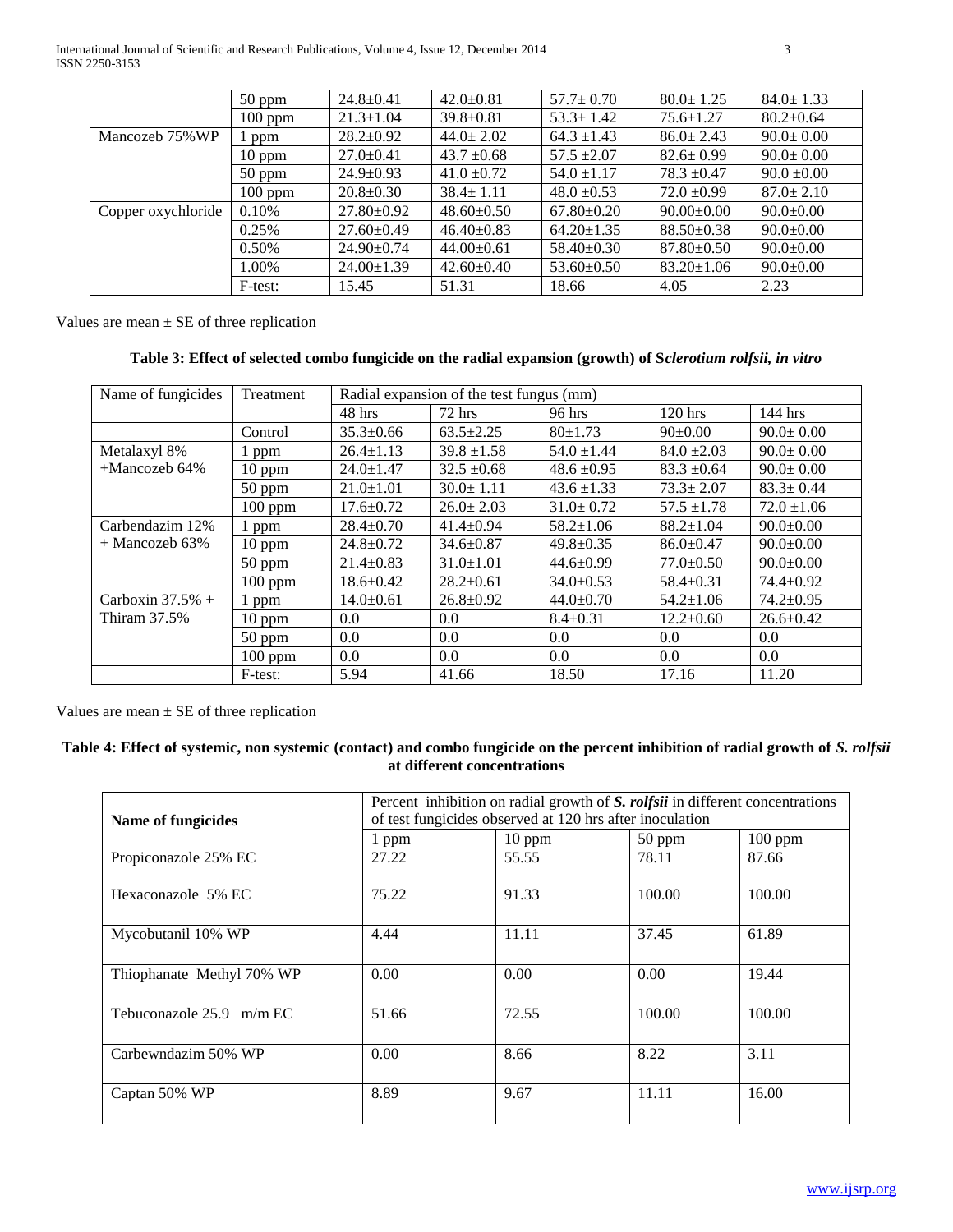| Mancozeb 75% WP                   | 4.44  | 8.22  | 13.00  | 20.00  |
|-----------------------------------|-------|-------|--------|--------|
|                                   |       |       |        |        |
| Copper oxychloride*               | 0.00  | 1.67  | 2.44   | 7.55   |
| Metalaxyl 8% +Mancozeb 64%        | 6.67  | 7.44  | 18.56  | 36.11  |
| Carbendazim12%+Mancozeb $63\%$    | 2.00  | 4.44  | 14.44  | 35.11  |
| Carboxin $37.5%$ + Thiram $37.5%$ | 39.78 | 86.44 | 100.00 | 100.00 |

 S*clerotium rolfsii* is known to be a serious pathogen on many of the crop plants of economic importance (Aycock, 1966). This pathogen is the major constraint in successful cultivation of most of the cash crops in Barak Valley. The extensive field survey through this entire geographic region reveals that the foot rot disease caused by *S. rolfsii* is widely distributed and causes severe damage to many cash crops during all the season(i.e. Kharif and Rabi season).

 In the present investigation, six systemic fungicides; three non- systemic and three combo fungicides were evaluated for their potential of inhibition to the growth of the pathogen (*S. rolfsii*) *in vitro.* This was done with poisoned food techniques (Nene and Thapliyal, 1982).

 The two fungicides viz Hexaconazole & Tebuconazole among the systemic fungicides, were found to be highly effective at all the concentrations used followed by propiconazole and mycobutnil. Least inhibition was observed with Thiophanate methyl and Bavistin. The result conform with the established findings of earlier workers viz. Prabhu( 2003), Choudhury et al. (1998). Manu et. al.(2012) reported that hexaconazole, Tebuconazole & propiconazole were found to be having strong inhibitory effect on the growth of *S. rolfsii* isolated from finger millet at lower concentration.

Out of the three combo fungicides, Carboxin  $37.5\%$  + Thiram 37.5% is found to be highly inhibitory on the growth of *S. rolfsii* and it is in accordance with the works of many workers viz. Vyas and Joshi (1977) , Sujatha (1991), Manu et.al.(2012), reported Carboxin was highly effective against *S. rolfsii..*

 Systemic fungicides (i.e. benomyl, thiophenate methyl, bavistin) have reported to have given excellent control to the wilt disease of tomato caused by *Verticillium albo-atrum* R. & B (Dutta 1980). Deb and Dutta (1989) reported that nitrofurans caused complete inhibition of *Sclerotium rolfsii* at 1000 µg/ml *in vitro*. The furans have also reduced disease severity to the *S. rolfsii* infected soybean plants under field condition.

 Dutta *et al.*(1992) has also reported that some systemic and contact fungicides (i.e. Tridemorph, Hexaconazole, Propiconazole, Cyproconazole, Carbendazim, Carboxin and Copper) applied *in vitro* and as foliar spray gave excellent control of Blister blight disease of tea causing organism *Exobasidium vexans*. It has further reported by Dutta (1994) that some systemic and contact fungicides could control some of the economically important tea diseases caused by *Exobasidium vexans, Corticium theae, Cephaleuros parasitic* and *Tunstallia acculata* under the agroclimatic condition of Darjeeling district of West Bengal and Barak Valley of Southern Assam respectively.

 Based on the result presented above it can be suggested that the fungicides (i.e. Hexaconazole, Carboxin + Thiram (vitavex power), Tebuconazole and Propiconazole) can be recommended to control *S. rolfsii* under field condition for the susceptible crop plants i.e. Brinjal. The experiment under field condition is in progress, the results of the same will be communicated in due course of time.

#### **REFERENCES**

- [1] Aycock, R..(1966). Stem rot and other diseases caused by Sclerotium rolfsii. N.C. Agri. Exp. Stn. Tech. Bull., pp 174-200.
- [2] Chowdhury, K.A., Reddy, D.R and Rao, K.C.(1998). Efficiency of systemic (triazoles) and non-systemic fungicides against Sclerotium wilt of bell pepper caused by Sclerotium rolfsii Sacc. Indian J. Pl. Protect., 26, pp. 125- 130.
- [3] Dasgupta, M. K. and Mandal, N. C.(1989). Postharvest Pathology of Perishables, Oxford and IBH, New Delhi,
- [4] Deb, P.R. and Dutta, B.K.(1989). Nitrofurans as possible plant chemotherapeutants for the control of foot rot of soybean caused by Sclerotium rolfsii Sacc. J. Phytopathology. 124. 309-315
- [5] Dutta, B.K. (1980). Studies on wilt disease caused by Verticillium alboatrum R. & B in relation to some systemic fungicides. J. Indian bot. Soc. 59: 81-89
- [6] Dutta, B.K., Debnath, S., Pradhan, S.K. and Gurung, R.M.(1992) Proceeding of the 31st Taklai Conferrence Challenge of the nineties TRA, Jorhat. Assam (20-21 st January 1992): 153-162
- [7] Dutta, B.K. (1994). Potential of systemic fungicides in the management of the tea diseases. Proceeding of 32nd Tocklai conference  $(16-17<sup>th</sup>$  December 1994). Tea Research Association, Jorhat. 247-256.
- [8] Manu, T.G., Nagaraja, A.Chetan, S. Janawad, 7 Venayaka, H. (2012). Efficacy of fungicides and biocontrol agents Sclerotium rolfsii causing root disease of finger millet under in vitro conditions. Global Joufnal of Biology, Agricultural and Health Science. 1(2).46-50
- [9] Nene, Y.L. AND Thaplial, P.N., 1982, Fungicides in Plant Disease Control. Oxford and IBHPublishing House, New Delhi, p.163
- [10] Punja, Z.K.,(1985). The biology, ecology and control of Sclerotium rolfsii. Annu. Rev. Phytopathol .,23: 97-127.
- [11] Prabhu, H.V. and Hiremath, P.C.( 2003), Bioefficacy of fungicides against collar rot of cotton caused by Sclerotium rolfsii Sacc., Karnataka. J. Agric. Sci. 16(4): 576-579
- [12] Sujatha, T.(1991).Studies on foot rot of Ragi. M.Sc. (Agri.) Thesis,Department of Plant Pathology, University of Agricultural sciences, Bangalore,:58.
- [13] Vincent, J.M.1947. Distribution of fungal hyphae in the presence of certain inhibitors. Nature. 150: 850
- [14] Vyas, S.C and Joshi, L.K. (1977).Laboratory evaluation of systemic and non-systemic fungicides against Sclerotium rolfsii causing collar rot of wheat. Pesticides, 11: 55-56.